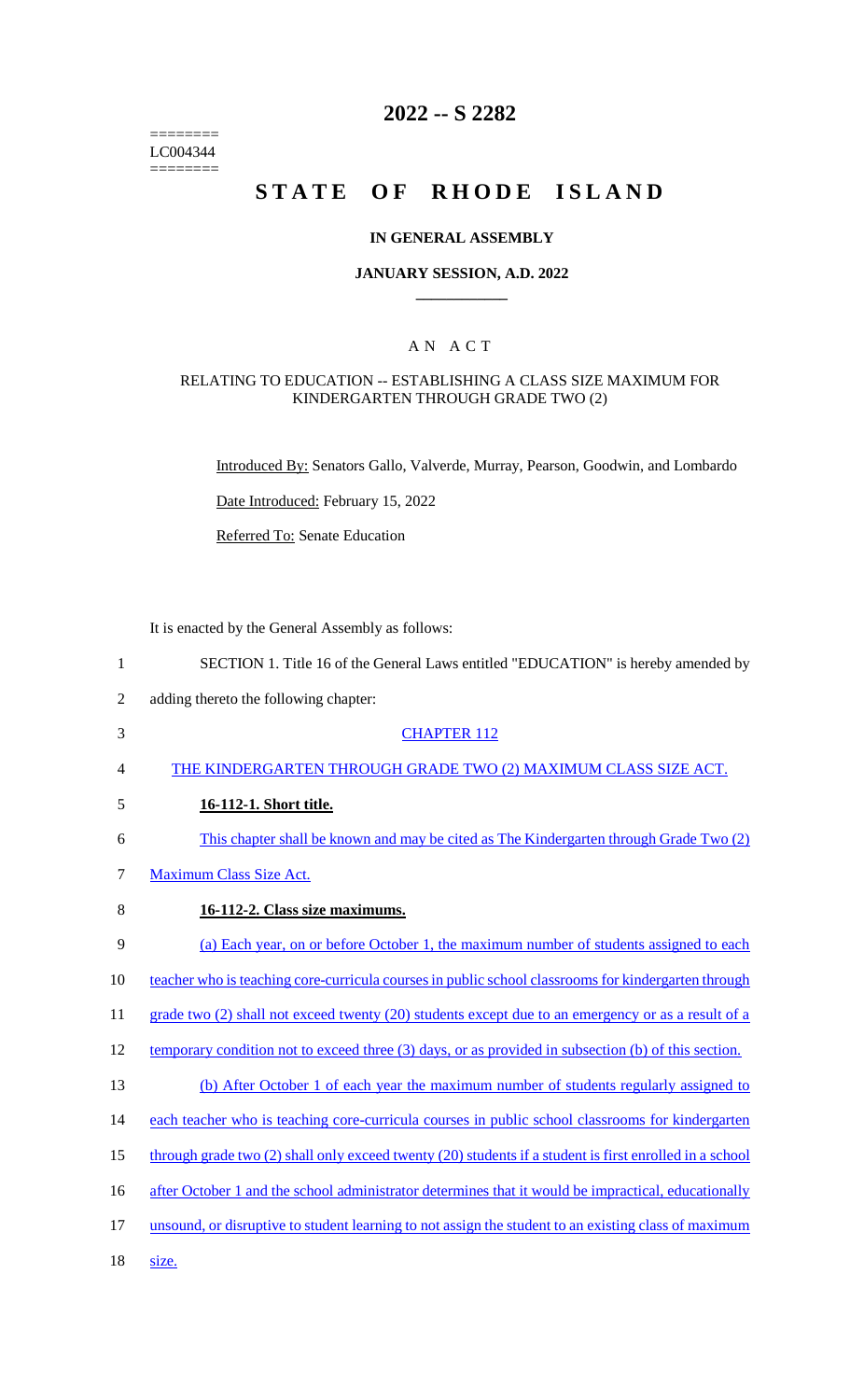# 1 **16-112-3. Courses for compliance.**

- 2 The department of education shall identify and publish a directory of core-curricula courses
- 3 for the purpose of satisfying the maximum class size requirement of this chapter.
- 4 SECTION 2. This act shall take effect upon passage.

======== LC004344 ========